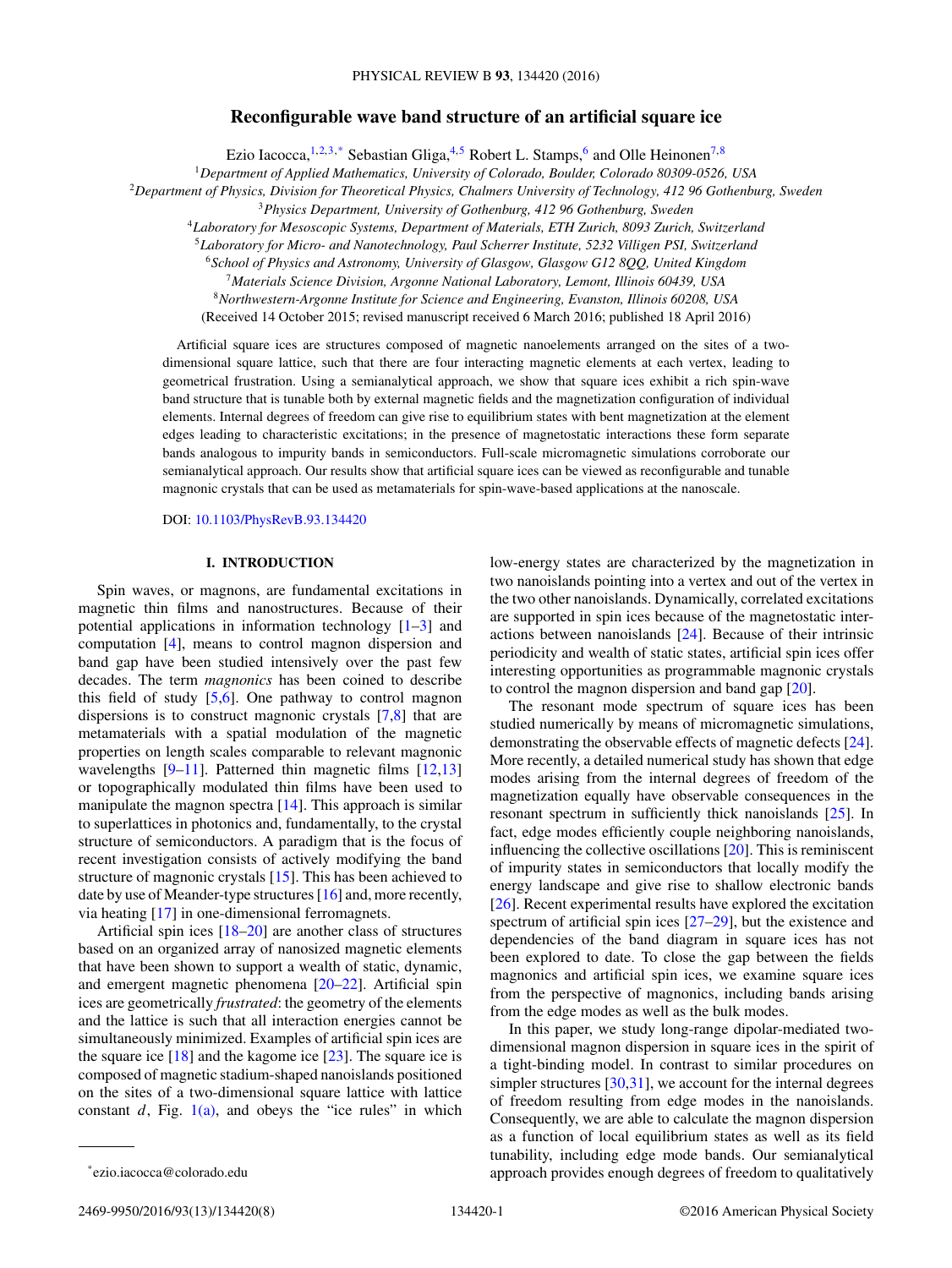<span id="page-1-0"></span>

FIG. 1. (a) Square ice lattice with lattice constant *d* and with magnetic stadia of width *w*, length *l*, and thickness *t*. The stable magnetization directions (black arrows) of the magnetic elements in a unit cell are shown for the (b) ground (vortex) and (c) remanent states (the gray-colored stadia are not part of the unit cell and are shown here for clarity). Edge states have two stable configurations as (d) *C* and (e) *S* states.

estimate the band structure of an extended square ice lattice while being computationally tractable.

We focus on the small-amplitude excitations in two experimentally accessible configurations of a square ice, namely the vortex and remanent states, Figs.  $1(b)$  and  $1(c)$ , respectively. The vortex state is the ground state of the system, achieved by thermal relaxation [\[32\]](#page-7-0), and the remanent state can be obtained by saturating the system in an external field along the  $(\hat{x}, \hat{y})$ direction, and then slowly removing the external field, letting the system relax. In each configuration, the magnetization can bend close to the nanoisland edges [\[25\]](#page-6-0), providing a local "impurity." In square ices, two stable edge configurations satisfy the minimization of dipolar fields in the ground state, resulting in C and S states  $[33-35]$ , Figs. 1(d) and 1(e).

#### **II. ANALYTICAL FORMALISM**

The small-amplitude dynamics in square ices can be approached semianalytically using a Hamiltonian formalism [\[36\]](#page-7-0). The same approach has been used and shown to be accurate in many dynamical regimes to date [\[37–43\]](#page-7-0). In this formalism, the Landau-Lifshitz equation of motion describing conservative magnetization dynamics is cast as a function of a complex amplitude *a*, using a Holstein-Primakoff transformation. By expanding the resulting equation in Taylor series, the linear dynamics for an ensemble of complex amplitudes *a* can be generally expressed (see Appendix [A\)](#page-4-0) as

$$
\frac{d\underline{a}}{dt} = -i \frac{d}{d\underline{a}^*} \underline{A}^\dagger \mathcal{H} \underline{A} = -i \frac{d}{d\underline{a}^*} \underline{A}^\dagger \begin{pmatrix} \mathcal{H}^{(1,1)} & \mathcal{H}^{(1,2)} \\ \mathcal{H}^{(2,1)} & \mathcal{H}^{(2,2)} \end{pmatrix} \underline{A},\tag{1}
$$

where the dagger denotes the complex transpose,  $\underline{A}$ is an array of 2*n* complex amplitudes  $\underline{A}^T = [\underline{a}^T, \underline{a}^{\dagger}] =$  $[a_1, \ldots, a_n, a_1^*, \ldots, a_n^*]$  and  $\mathcal{H}$  is the  $2n \times 2n$  Hamiltonian. The right-hand side of Eq. (1) includes terms up to second order in *a*, corresponding to linear excitations. Beacuse of the lattice perodicity, propagating waves are Bloch waves with a time dependence gvien by  $a \rightarrow a e^{i\omega t}$ . This allows us to reduce Eq. (1) to an eigenvalue problem by means of Colpa's grand dynamical matrix [\[44\]](#page-7-0)

$$
\omega \underline{\psi} = \begin{pmatrix} \mathcal{H}^{(1,2)} & \mathcal{H}^{(2,2)} \\ \mathcal{H}^{(1,1)} & \mathcal{H}^{(2,1)} \end{pmatrix} \underline{\psi},\tag{2}
$$

from which we obtain the eigenvalues  $\omega$ , and the eigenvectors *ψ*. Due to the complex conjugate definition of *A*, we observe that  $\mathcal{H}^{(1,1)} = \mathcal{H}^{(2,2)}$  and  $\mathcal{H}^{(1,2)} = \mathcal{H}^{(2,1)}$ , leading to conjugate eigenvalues in Eq. (2).

The Hamiltonian is related to the magnetic field  $\vec{H}$  via  $\mathcal{H} =$  $-\gamma \delta W/(2M_S)$ , where  $\delta W = -\int \vec{H}(\vec{M}) \cdot d\vec{M}$  is the energy functional,  $\gamma$  is the gyromagnetic ratio,  $\vec{M}$  is the magnetization vector, and  $M_s = ||M||$  is the saturation magnetization. We consider field contributions from shape anisotropy, dipolar interactions, and intra-element exchange as well as an external applied field. Each field contribution can be reduced to a Hamiltonian matrix as detailed in Appendix [B.](#page-4-0) Of particular importance are the dipolar interactions, which are the only source of inter-element coupling in our framework and the concomitant magnon dispersion. The dipolar energy between a nanoisland *j* in cell  $\tau$  and all the other nanoislands *k* in cells *τ*' can be expressed as

$$
\mathcal{H}_d = -\frac{V}{4\pi} \sum_{k,\tau'} \left[ \frac{3(\vec{R}_{jk,\tau\tau'} \cdot \vec{M}_{j,\tau'})(\vec{R}_{jk,\tau\tau'} \cdot \vec{M}_{j,\tau})}{(\vec{R}_{jk,\tau\tau'})^5} - \frac{\vec{M}_{j,\tau'} \cdot \vec{M}_{j,\tau}}{(\vec{R}_{jk,\tau\tau'})^3} \right],
$$
\n(3)

where *V* is the volume of the magnetic element and  $\hat{R}_{jk, \tau \tau'}$ is the translation vector between the nanoisland *j* in cell  $\tau$ and the nanoisland  $k$  in cell  $\tau'$ . Considering the Bloch wave  $\vec{M}_{i,\tau} = \vec{M}_{i,\tau}e^{i\vec{q}R_{jk}}$ , where  $\vec{q}$  is the wave vector, it is possible to recast Eq. (3) for the unit cell in terms of the lattice ( $S_\beta$ ) where  $\beta = \hat{x}, \hat{y}, \hat{z}$  and cross-direction  $(S_c)$  summations. As an example, the resulting Hamiltonian matrices for the ground state in the absence of exchange interactions are

$$
\mathcal{H}_d^{(1,1)} = \begin{pmatrix} S_x^{11} & S_x^{12} & S_x^{13} & S_x^{14} \\ S_x^{21} & S_y^{22} & S_x^{23} & S_y^{24} \\ S_x^{31} & S_x^{23} & S_x^{33} & S_x^{34} \\ S_x^{41} & S_y^{24} & S_x^{34} & S_y^{44} \end{pmatrix} - \hat{S}_z,\tag{4a}
$$

$$
\mathcal{H}_d^{(1,2)} = \mathcal{D} + \begin{pmatrix} 0 & S_c^{12} & S_x^{13} & S_c^{14} \\ S_c^{21} & 0 & S_c^{23} & S_y^{24} \\ S_x^{31} & S_c^{32} & 0 & S_c^{34} \\ S_c^{41} & S_y^{42} & S_c^{43} & 0 \end{pmatrix} + \hat{S}_z, \quad (4b)
$$

where  $D$  is a diagonal matrix containing inter-island interactions (the expressions for  $D$  and the lattice summations are shown in the Appendix  $\overline{B}$ ). The reduction of the dipolar field to Hamiltonian matrices is a key result of this work.

The magnon dispersion can be numerically calculated by solving the eigenvalue problem of Eq. (2). We consider a square ice composed of Permalloy stadia with dimensions 280 nm  $\times$  120 nm  $\times$  20 nm, saturation magnetization  $M_s =$ 770 kA/m, and center-to-center separation of  $d = 395$  nm. Exchange is implemented as an additional degree of freedom in a nanoisland divided by three equidistant spins coupled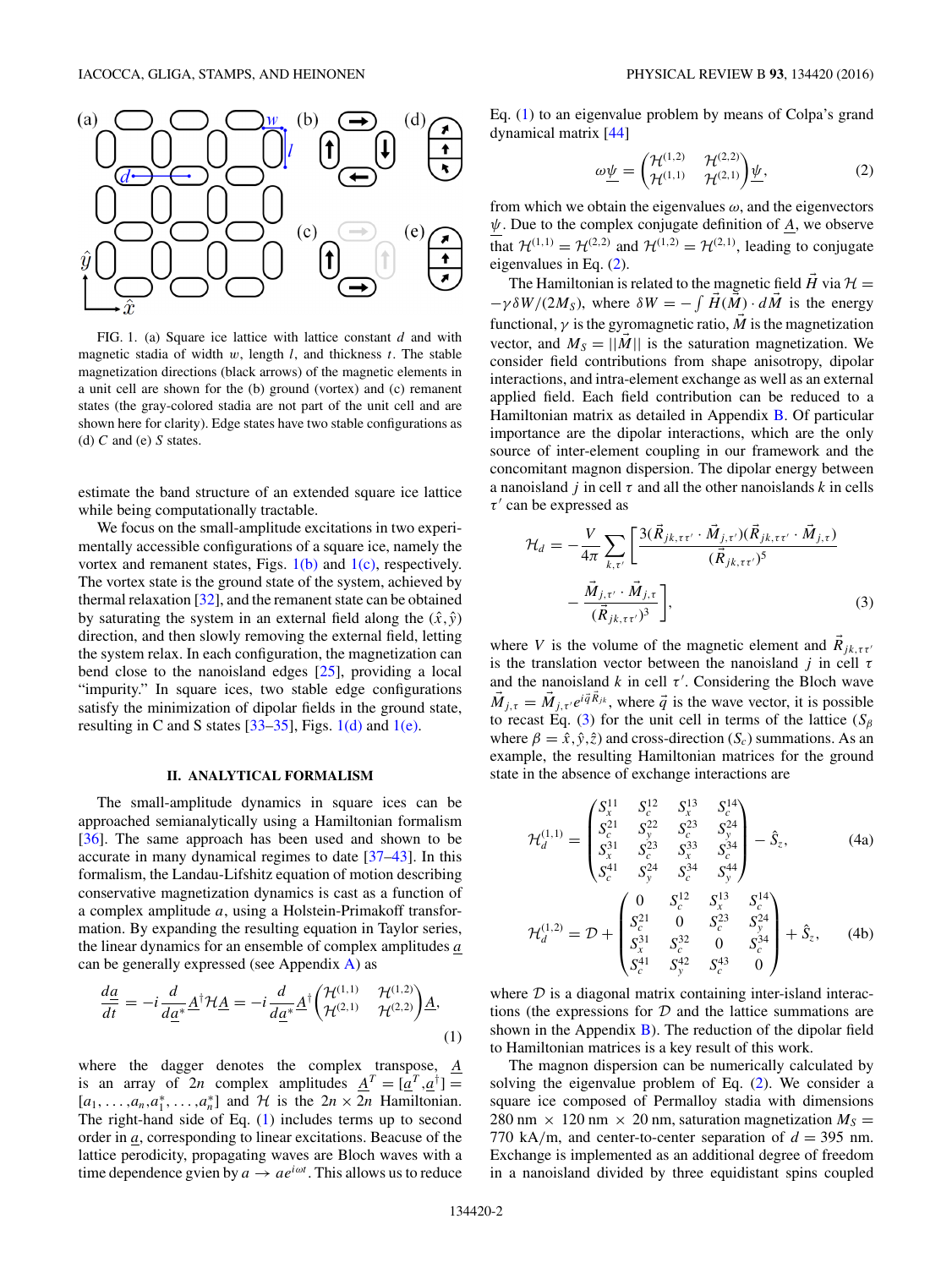

FIG. 2. Band structure of the vortex state. The insets show the magnetization vector configuration of the unit cell for each band, showcasing their excitation symmetry.

by the constant  $J = 0.016$ , which parametrizes the exchange in Permalloy  $J = cA/2$ , where  $c = 0.33$  nm is the lattice constant and  $A = 10$  pJ/m is the exchange stiffness (see Appendix  $\mathbb C$ ). This approximation for the exchange interaction is applicable for the low-energy sector of the magnon bands, as demonstrated below by the good quantitative agreement with full-scale micromagnetic simulations.

#### **III. BAND STRUCTURE IN SQUARE ICES**

It is instructive to consider first the band structure neglecting internal degrees of freedom, or "macrospin" approximation. A typical band structure for the macrospin vortex state is shown in Fig. 2. There are four bands consistent with the available degrees of freedom in the system, one for each island. From the corresponding eigenvectors, it is possible to identify the location and symmetry of each mode. A snapshot of the magnetic configurations at the  $\Gamma$  point for each band (labeled from *M*1 to *M*4) are shown above Fig. 2. We notice that *M*1 has pair of islands in phase and a phase difference of ±*π* between each pair, whereas *M*4 represents a mode with all islands excited in phase. Furthermore, *M*1 (*M*4) has positive (negative) group velocity. *M*2 and *M*3 are close in energy and consist of modes with a pairwise phase difference of  $\pm \pi/2$ . Note that the pairwise difference make these bands non-degenerate, resulting in anticrossings close to the  $\Gamma$  and *M* points. These latter two modes form narrow bands that separate away form the  $\Gamma$  point, and establish a band gap reaching  $\approx$ 195 MHz between the  $\Gamma$  and *X* points of *M*1 and  $M2$ , respectively. Bands effectively touch at the  $\Gamma$  and M points. However, we did not observe band inversion in any calculation.

We now include exchange interactions in our framework. By dividing each magnetic island into three equidistant spins, we now have access to 12 bands. In the ground state, three configurations are stable: homogeneous or onion [\[25\]](#page-6-0), *C*, and *S* states. The corresponding band diagrams are shown in Fig. 3. The additional degrees of freedom give rise to lower frequency bands identified as edge modes (black dashed lines), also showing anticrossing behavior. We observe that the bulk modes (blue lines) maintain their qualitative features.



FIG. 3. Band diagram for the vortex state in (a) onion, (b) *C*, and (c) *S* states. The bulk (edge) modes are depicted in blue (dashed black) lines. The schematic of each static configuration is also shown for each case.

However, the band gaps are enhanced due to the additional energy incorporated into the system. Furthermore, the particular magnetic configuration quantitatively modifies the band diagram, indicating that edge bending can be compared to impurity states in semiconductor materials. Because a transition between *C* and *S* states can be induced by, e.g., temperature [\[25\]](#page-6-0), this can be used as another avenue to program the magnonic response of the square ice. In the remanent state, the unit cell is composed of two magnetic islands, Fig. [1\(c\).](#page-1-0) The band diagrams for a macrospin and stable onion and *S* configurations are shown in Fig. 4, exhibiting similar features as discussed above.



FIG. 4. Band diagram for the remanent state in (a) macrospin, (b) onion, and (c) *S* states. The bulk (edge) modes are depicted in blue (dashed black) lines. The inset shows the magnetization vector configuration of the unit cell for each band. The schematic static configuration is also shown for each case.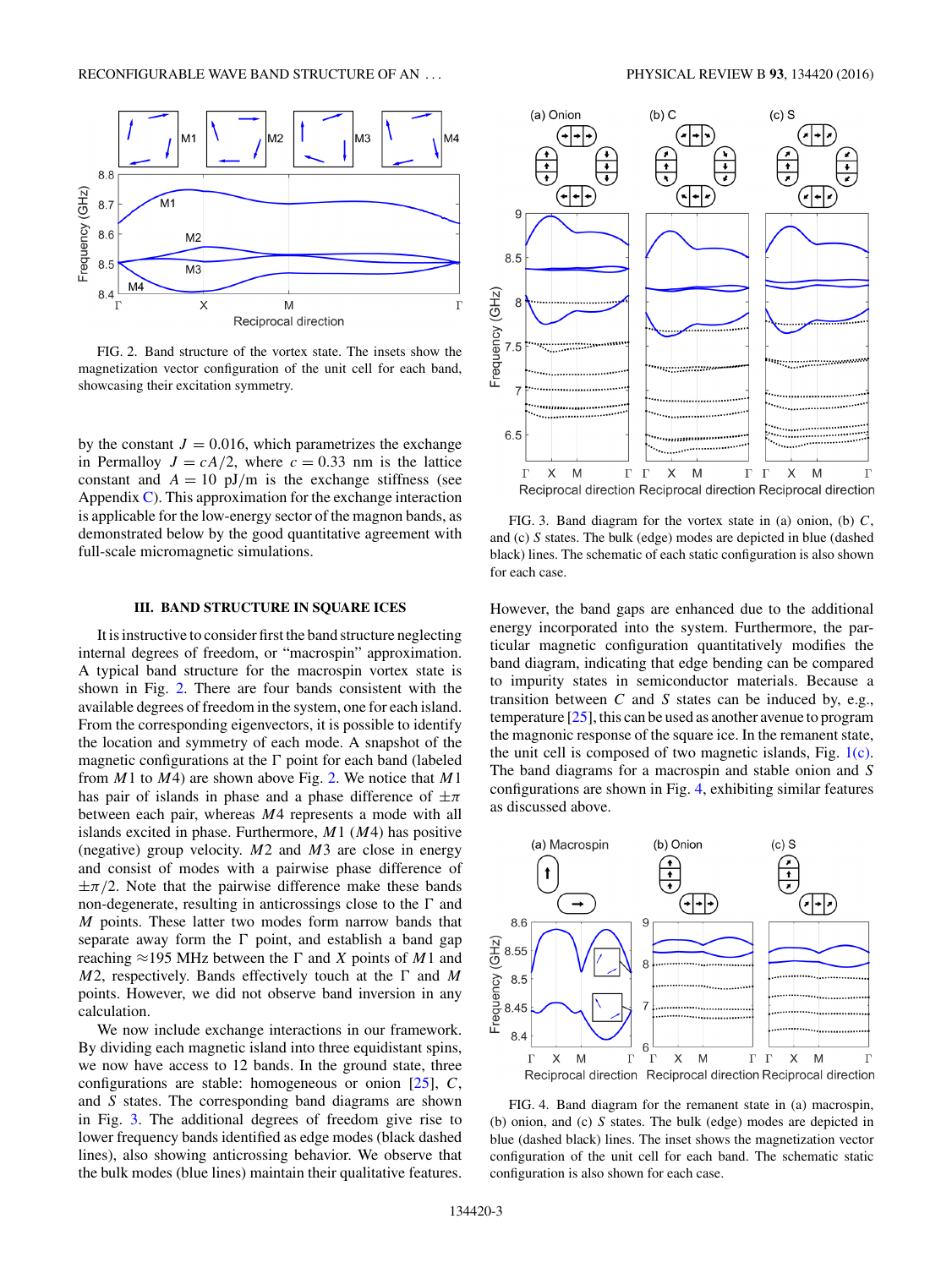## **IV. INFLUENCE OF AN IN-PLANE EXTERNAL FIELD**

We now explore the effect of an applied field  $H_e$  on the square ice. We consider a feasible experimental scenario of an in-plane field along the *x*ˆ direction and detection of coherent excitations (at the  $\Gamma$  point) by means of resonance measurements (the effect of the external field angle is shown in Appendix [D\)](#page-6-0). Note that in our framework, the stable magnetization direction of the magnetic nanoislands is set and assumed *a priori*, i.e., only small amplitude variations are accessible. In fact, large fields induce imaginary eigenvalues, denoting decaying modes and thus the breakdown of our model. We study the effect of field magnitudes between 0 *<*  $|\vec{H}_e|$  < 100 Oe which maintains real eigenvalues. The results obtained for both vortex and remanent states under macrospin approximation are shown in Figs.  $5(a)$  and  $5(b)$ . In the case of the vortex state, we observe that the coherent modes, *M*1 and *M*4, have positive and negative tunabilities, respectively, whereas *M*2 and *M*3 exhibit only slight tunability. In the case of the remanent state we observe either a positive or negligible tunability. The strongly tunable modes can be traced to those magnetic elements parallel to the applied field. This is also consistent with the Landau-Lifshitz equation predicting a blueshift (redshift) of frequencies when the *internal* field increases (decreases). The modes with negligible tunability correspond to magnetic elements perpendicular to the field. By considering edge bending, a richer behavior for the tunability of both the vortex and remanent states is obtained, Figs.  $5(c)$ and  $5(d)$ . For both the vortex in an onion state and the remanent *S* state, we observe similar tunabilities for the bulk and low-frequency edge modes. In all cases, the slope of each band is generally different, leading to band crossings, and implying that the bandgaps in square ices can be manipulated by an applied magnetic field.



FIG. 5. Magnon frequencies at the  $\Gamma$  point as a function of an external field applied along the  $\hat{x}$  axis for the (a) macrospin vortex, (b) macrospin remanent, (c) onion vortex, and (d) remanent *S* states. The bulk (edge) modes are depicted in blue (dashed black) lines. The red dots are obtained from micromagnetic simulations.

Full-scale micromagnetic simulations were performed for comparison with the semianalytical model. We used a computational system containing eight islands and imposing periodic boundary conditions consistent with the geometry described above. The system was discretized into a mesh of size  $1.25$  nm  $\times$  1.25 nm  $\times$  5 nm and the magnetostatic interactions calculated using fast Fourier transform with periodic boundary conditions applied in the plane. The system was first set in an approximate local equilibrium state with each island homogeneously magnetized along their easy axis, approximating the vortex or remanent states. These initial configurations were then relaxed by integrating the Landau-Lifshitz-Gilbert equation for the micromagnetic spins using a dimensionless damping of  $\alpha = 0.25$ . The magnetization of the islands in a vortex (remanent) states then relaxed into an onion (S) state.

The relaxed configuration was then subjected to a uniform external field pulse of magnitude approximately 10 Oe in the  $(-\hat{x}, -\hat{y})$  direction for 50 ps and the full Landau-Lifshitz-Gilbert equation integrated in time steps of 0.25 ps for 10 ns using a damping of  $\alpha = 0.02$ . Magnetization configurations were sampled every 25 ps; the average magnetization at each time slice was Fourier transformed to yield 1D spectra of the magnetization components as functions of frequency, and the sequence of 2D time slices was Fourier transformed to yield full 2D amplitude and phase maps for each frequency. These calculations were performed for constant external fields of 0, 50, and 100 Oe along the (1,0) direction for the vortex and remanent states.

The results are shown as red circles in Fig. 5 (note that the micromagnetic modeling only returns modes that are even in the unit cell because the exciting field is uniform, while the semianalytical model captures all modes irrespective of symmetry). For the vortex state, a good agreement for the bulk modes is obtained from the macrospin model. Further comparison with the extended semianalytical model also shows excellent agreement with the low-frequency edge modes. For the remanent state, the macrospin model yields a good qualitative agreement with the micromagnetic results. A three-spin *S*-state model also yields good agreement with the micromagnetic low-frequency modes, especially in view of the simplistic treatment in the three-spin model of the smooth static equilibrium magnetization in the micromagnetic model.

We remark that in both real and micromagnetically modeled nanoislands, there are many higher-order modes, beyond what can be described by the three-spin model considered here, because of the large number of internal degrees of freedom. Such higher-order modes are characterized by multiple internal nodal lines of the magnetization eigenmodes. Therefore, the magnetostatic fields emanating from such modes decay rather quickly in space. This results in a weak coupling between different islands, so the magnonic bands arising from such modes are nondispersive with no phase or group velocity, and are not of interest here. It is also noteworthy that a strong variation of the islands' aspect ratio can significantly affect the excited frequencies, i.e., in the nanowire and circular-dot limits. Moreover, we expect the thickness to play an important role in the ultrathin film regime, where the anisotropy becomes perpendicular or in thicker films, where the vortex state inside each element is favored.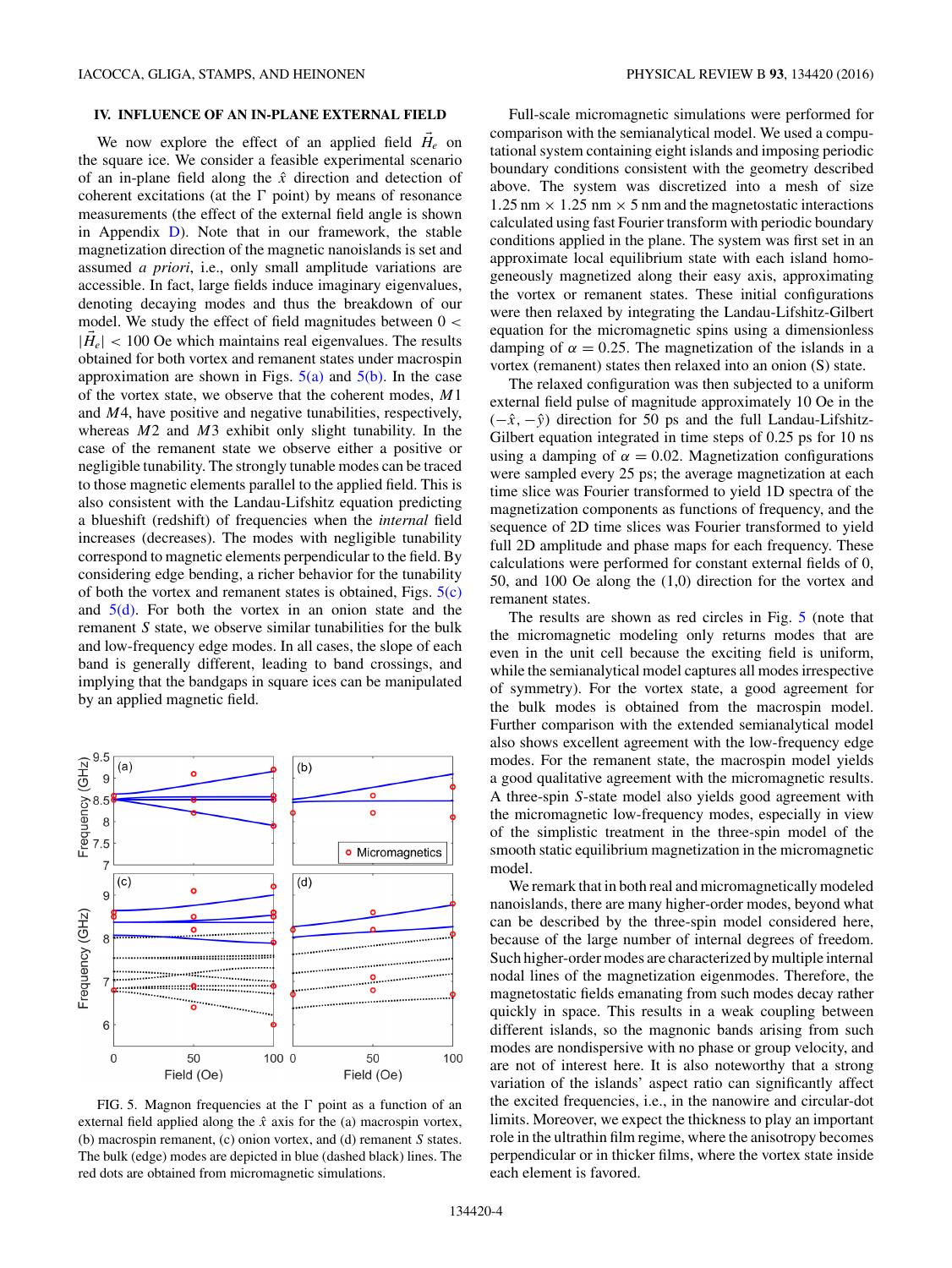<span id="page-4-0"></span>RECONFIGURABLE WAVE BAND STRUCTURE OF AN . . . PHYSICAL REVIEW B **93**, 134420 (2016)

## **V. CONCLUSIONS**

In summary, we have calculated the magnon band structure and the mode tunability at the  $\Gamma$  point for a square ice in two equilibrium states, the vortex (or ground) state, and the remanent state, using a model that includes internal degrees of freedom of the magnetization in the nanoislands as well as edge bending. The good quantitative agreement with micromagnetic simulations confirms the accuracy of the small-amplitude semianalytical model while avoiding the computational limitations intrinsic to fully three-dimensional micromagnetic simulations. These results show that the magnon spectra, and therefore group and phase velocities as well as band gap, can be manipulated by external fields. In particular, the edge modes give rise to separate magnon bands allowing for a larger parameter space in terms of magnon control. This suggests that square ices can be considered metamaterials for spin waves. In addition, the square ice is in principle reconfigurable in that the magnetization in individual islands can be changed by the application of external fields (e.g., from vortex to remanent state) or temperature, or by using more sophisticated techniques such as using spin torque by patterning nanocontacts on the elements or making the elements part of magnetic tunnel junctions. This opens up the possibility of two-dimensional reprogrammable magnonic crystals consisting of an artificial square spin ice.

### **ACKNOWLEDGMENTS**

E.I. acknowledges support from the Swedish Research Council, Reg. No. 637-2014-6863. The work by O.H. was funded by the Department of Energy Office of Science, Materials Sciences and Engineering Division. E.I. was partly supported by the U.S. Department of Energy, Office of Science, Materials Sciences and Engineering Division through the Materials Theory Institute. We gratefully acknowledge the computing resources provided on Blues, a high-performance computing cluster operated by the Laboratory Computing Resource Center at Argonne National Laboratory. The work by R.L.S. was funded by EPSRC EP/L002922/1.

#### **APPENDIX A: HAMILTONIAN FORMALISM**

The magnetization dynamics can be described by means of the Landau-Lifshitz equation

$$
\frac{d\vec{M}}{dt} = -\gamma \vec{M} \times \vec{H}_{\text{eff}},\tag{A1}
$$

where  $\overline{M}$  is the magnetization vector,  $\gamma$  is the gyromagnetic ratio, and  $H_{\text{eff}}$  is an effective field. In the Hamiltonian formalism proposed by Slavin and Tiberkevich [\[36\]](#page-7-0), Eq. (A1) is recast as a function of the complex amplitude *a* defined through a Holstein-Primakoff transformation

$$
a = \frac{m_1 + im_2}{\sqrt{2M_S(M_S + m_3)}},
$$
 (A2)

where  $m_3$  is the magnetization component parallel to  $\vec{H}_{\text{eff}}$ ,  $m_1$ and  $m_2$  are perpendicular to  $\vec{H}_{\text{eff}}$ , and  $M_S = ||(m_1, m_2, m_3)||$  is the saturation magnetization.

By expanding the resulting equation in Taylor series, the linear dynamics can be written as

$$
\frac{da}{dt} = -i \frac{d}{da^*} \mathcal{H}(a, a^*),\tag{A3}
$$

where  $H$  is the Hamiltonian of the system. In the main text, we generalize Eq. (A3) to an array of complex amplitudes *a*, so that  $H$  becomes a matrix.

### **APPENDIX B: HAMILTONIAN MATRICES**

Here, we outline the expressions for the Hamiltonian matrices for the field contributions specified in the main text.

## **1. Anisotropy field**

We assume that the anisotropy field in the magnetic elements is dominated by shape; this is certainly the case for the Permalloy islands that are commonly used. The demagnetizing factors in thin films are defined as *N*, *M*, and*L*in the 1, 2, and 3 directions, respectively [see Eq.  $(A2)$ ]. Computing the energy functional for every island leads to the diagonal Hamiltonian matrices

$$
\mathcal{H}_{an}^{(1,1)} = \frac{\gamma M_S(N-M)}{2} \mathcal{I},\tag{B1}
$$

$$
\mathcal{H}_{an}^{(1,2)} = \frac{\gamma M_S[4L - 2(M + N)]}{4} \mathcal{I},
$$
 (B2)

where  $\mathcal I$  is the 4  $\times$  4 identity matrix.

### **2. External field**

The external field is considered to be homogeneous throughout the spin ice structure, with magnitude  $|H| = H_o$ and an arbitrary direction in space. To second order in *a*, the Hamiltonian takes a diagonal form with terms proportional to the stable magnetization direction of each island. In other words, only fields parallel to each magnetic element's easy axis will affect linear spin waves. Since we consider thin films, only  $H_x = H\hat{x}$  and  $H_y = H\hat{y}$  survive, and we are left with the matrices

$$
\mathcal{H}_{ext}^{(1,1)} = \mathcal{O},\tag{B3}
$$

$$
\mathcal{H}_{ext}^{(1,2)} = -2 \begin{pmatrix} H_y & 0 & 0 & 0 \\ 0 & H_x & 0 & 0 \\ 0 & 0 & -H_y & 0 \\ 0 & 0 & 0 & -H_x \end{pmatrix}, \quad (B4)
$$

where  $\mathcal O$  is the 4  $\times$  4 zero matrix.

#### **3. Dipolar field**

The derivation for the dipolar field is outlined in the main text. The Hamiltonian matrices obtain for the ground state are

$$
\mathcal{H}_d^{(1,1)} = \begin{pmatrix} S_x^{11} & S_c^{12} & S_x^{13} & S_c^{14} \\ S_c^{21} & S_y^{22} & S_c^{23} & S_y^{24} \\ S_x^{31} & S_c^{23} & S_x^{33} & S_c^{34} \\ S_c^{41} & S_y^{24} & S_c^{34} & S_y^{44} \end{pmatrix} - \hat{S}_z \tag{B5}
$$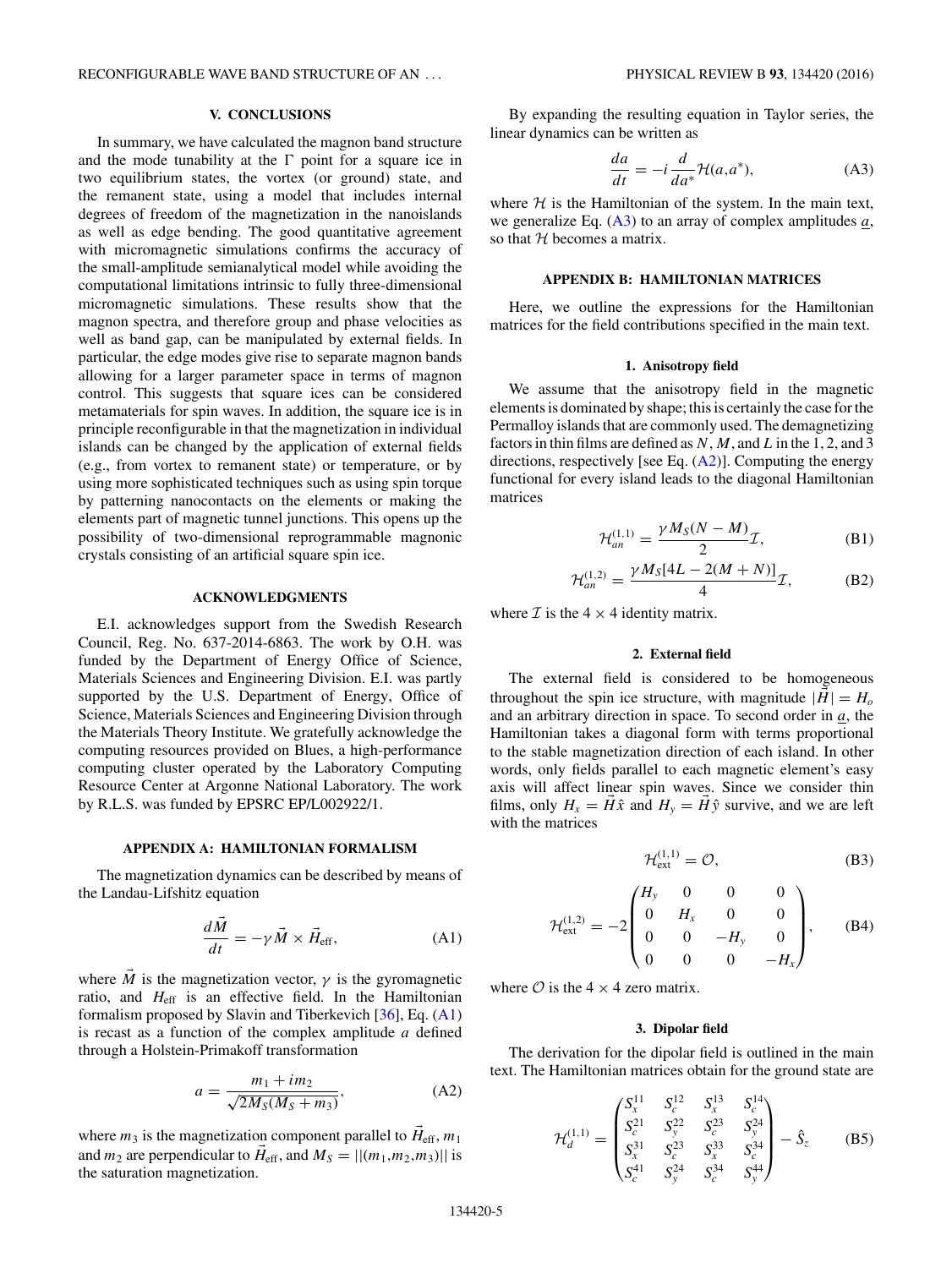<span id="page-5-0"></span>
$$
\mathcal{H}_d^{(1,2)} = \mathcal{D} + \begin{pmatrix} 0 & S_c^{12} & S_x^{13} & S_c^{14} \\ S_c^{21} & 0 & S_c^{23} & S_y^{24} \\ S_x^{31} & S_c^{32} & 0 & S_c^{34} \\ S_c^{41} & S_y^{42} & S_c^{43} & 0 \end{pmatrix} + \hat{S}_z.
$$
 (B6)

The elements of the above Hamiltonian matrices contain contributions between a particular island and every other island in the structure but itself. Consequently, we can divide them in two terms:  $S_{\beta, \tau \tau'}$  containing them sum between island *j* at cell  $\tau$  and every island in cell  $\tau'$ , and the elements  $S_{\beta,jk}^{jk}$ containing the component-wise products between the islands in cell  $\tau$ . Using the notation where  $R_{jk,\tau\tau'}$  is the distance between island *j* in cell  $\tau$  and island *k* in cell  $\tau'$  and  $\overrightarrow{R}_{jk}$  is the distance between islands  $j$  and  $k$  in island  $\tau$ , these terms along the Cartesian direction are defined as

$$
S_{\hat{x},\tau\tau'} = \sum_{k,\tau'\neq\tau} \left[ \frac{3(\vec{R}_{jk,\tau\tau'}\cdot\hat{x})^2}{\vec{R}_{jk,\tau\tau'}^5} - \frac{1}{\vec{R}_{jk,\tau\tau'}^3} \right] e^{-i\vec{q}\cdot\vec{R}_{jk}}, \quad (B7a)
$$

$$
S_{\hat{y},\tau\tau'} = \sum_{k,\tau'\neq\tau} \left[ \frac{3(\vec{R}_{jk,\tau\tau'} \cdot \hat{y})^2}{\vec{R}_{jk,\tau\tau'}^5} - \frac{1}{\vec{R}_{jk,\tau\tau'}^3} \right] e^{-i\vec{q}\cdot\vec{R}_{jk}}, \quad (B7b)
$$

$$
S_{\hat{z},\tau\tau'} = \sum_{k,\tau'\neq\tau} \left[ -\frac{1}{\vec{R}_{jk,\tau\tau'}^3} \right] e^{-i\vec{q}\cdot\vec{R}_{jk}}, \quad (B7c)
$$

$$
S_{\hat{x},jk}^{jk} = \left[ \frac{3(\vec{R}_{jk} \cdot \hat{x})^2}{\vec{R}_{jk}^5} - \frac{1}{\vec{R}_{jk}^3} \right],
$$
 (B7d)

$$
S_{\hat{y},jk}^{jk} = \left[ \frac{3(\vec{R}_{jk} \cdot \hat{y})^2}{\vec{R}_{jk}^5} - \frac{1}{\vec{R}_{jk}^3} \right],
$$
 (B7e)

$$
S_{\hat{z},jk}^{jk} = \left[ -\frac{1}{\vec{R}_{jk}^3} \right].
$$
 (B7f)

The summation on the cross direction  $\hat{x}, \hat{y}$  can be similarly divided into two contributions, defined as

$$
S_{c,\tau\tau'} = \sum_{k,\tau'\neq\tau} \left[ \frac{3(\vec{R}_{jk,\tau\tau'} \cdot \hat{x})(\vec{R}_{jk,\tau\tau'} \cdot \hat{y})}{\vec{R}_{jk,\tau\tau'}^5} \right] e^{-i\vec{q}\cdot\vec{R}_{jk}}, \text{ (B8)}
$$

$$
S_{c,jk}^{jk} = \left[ \frac{3(\vec{R}_{jk} \cdot \hat{x})(\vec{R}_{jk} \cdot \hat{y})}{\vec{R}_{jk}^5} \right].
$$

Finally, the diagonal matrix  $D$  in Eq. (B6) can be labeled from 1 to 4, taking the values

$$
D_1 = S_{\hat{x}, \tau \tau'} + 2(S_{\hat{y}, 13} + S_{c, 14} - S_{c, 12}), \quad (B10a)
$$

$$
D_2 = S_{\hat{y}, \tau \tau'} + 2(S_{\hat{x}, 24} + S_{c, 23} - S_{c, 21}), \quad (B10b)
$$

$$
D_3 = S_{\hat{x}, \tau \tau'} + 2(S_{\hat{y}, 31} + S_{c, 32} - S_{c, 34}), \quad (B10c)
$$

$$
D_4 = S_{\hat{y}, \tau \tau'} + 2(S_{\hat{x}, 42} + S_{c, 43} - S_{c, 41}).
$$
 (B10d)

In the case of the remanent state, we note that the components of the Hamiltonian are  $4 \times 4$  matrices with a similar form as the matrices in the vortex state Hamiltonian. In fact, taking the first two rows and columns of the above matrices and considering the structure's translation vector for a remanent state,  $R_r = (d\hat{x}, d\hat{y})$ , leads to the correct Hamiltonian matrices.

#### **APPENDIX C: EXCHANGE INTERACTION**

Intra-island exchange interactions between noncollinear spins are important to correctly describe the dynamics of spin ices, especially the modes that arise because of internal degrees of freedom. For our analytical model, we consider each island to be composed of  $\mathcal{N}_{ex}$  macrospins interacting with their nearest neighbors by using an effective, discrete Heisenberg Hamiltonian model. The exchange Hamiltonian matrix blocks defined above will now have a dimension  $(8\mathcal{N}_{ex}) \times (8\mathcal{N}_{ex})$  to take into account the internal spins in each island. Consequently, the elements of the Hamiltonian matrices above must be also expanded by replacing each of them by an  $\mathcal{N}_{ex} \times \mathcal{N}_{ex}$  block.

Furthermore, we can introduce an arbitrary direction for each spin, so that the complex amplitude of a particular spin is

$$
a = [(1 - 2|a|^2)\cos\theta + \sqrt{1 - |a|^2}(a + a^*)|\sin\theta|]\hat{x}
$$
  
+ 
$$
[(1 - 2|a|^2)\sin\theta + \sqrt{1 - |a|^2}(a + a^*)|\cos\theta|]\hat{y}
$$
  
- 
$$
i\sqrt{1 - |a|^2}(a - a^*)\hat{z},
$$
 (C1)

where  $\theta$  is the angle with respect to the  $\hat{x}$  axis, and the absolute values represent the isotropic nature of deviations from the magnetic elements' easy axis.

We consider  $\mathcal{N}_{ex} = 3$ , i.e., one bulk and two edge spins. For the particular example of the vortex square ice, the exchange Hamiltonian takes the form

$$
\mathcal{H}_{ex}^{(1,1)} = \mathcal{O}|_{12 \times 12},\tag{C2}
$$

$$
\mathcal{H}_{ex}^{(1,2)} = \mathcal{I} \otimes \mathcal{C},\tag{C3}
$$

where  $\mathcal{O}|_{12\times12}$  indicates a  $12\times12$  zero matrix, and *C* is expressed as a function of the exchange constant *J* and the array of spin angles *θ*. For example, for the case where all spins are collinear in a single magnetic element, the matrix *C* takes the form

$$
C = -2JM_S^2 \begin{pmatrix} 1 & -1 & 0 \\ -1 & 2 & -1 \\ 0 & -1 & 1 \end{pmatrix}.
$$
 (C4)

The dominant Hamiltonian matrices described above can be extended simply by completing the diagonal terms in  $\mathcal{H}_{an}$  and  $H<sub>ext</sub>$  and calculating the summations between the new spins of *different* islands in  $H_d$ . Noncollinear spins can be also easily included in the model by computing the products originating from the definition of Eq.  $(C1)$ .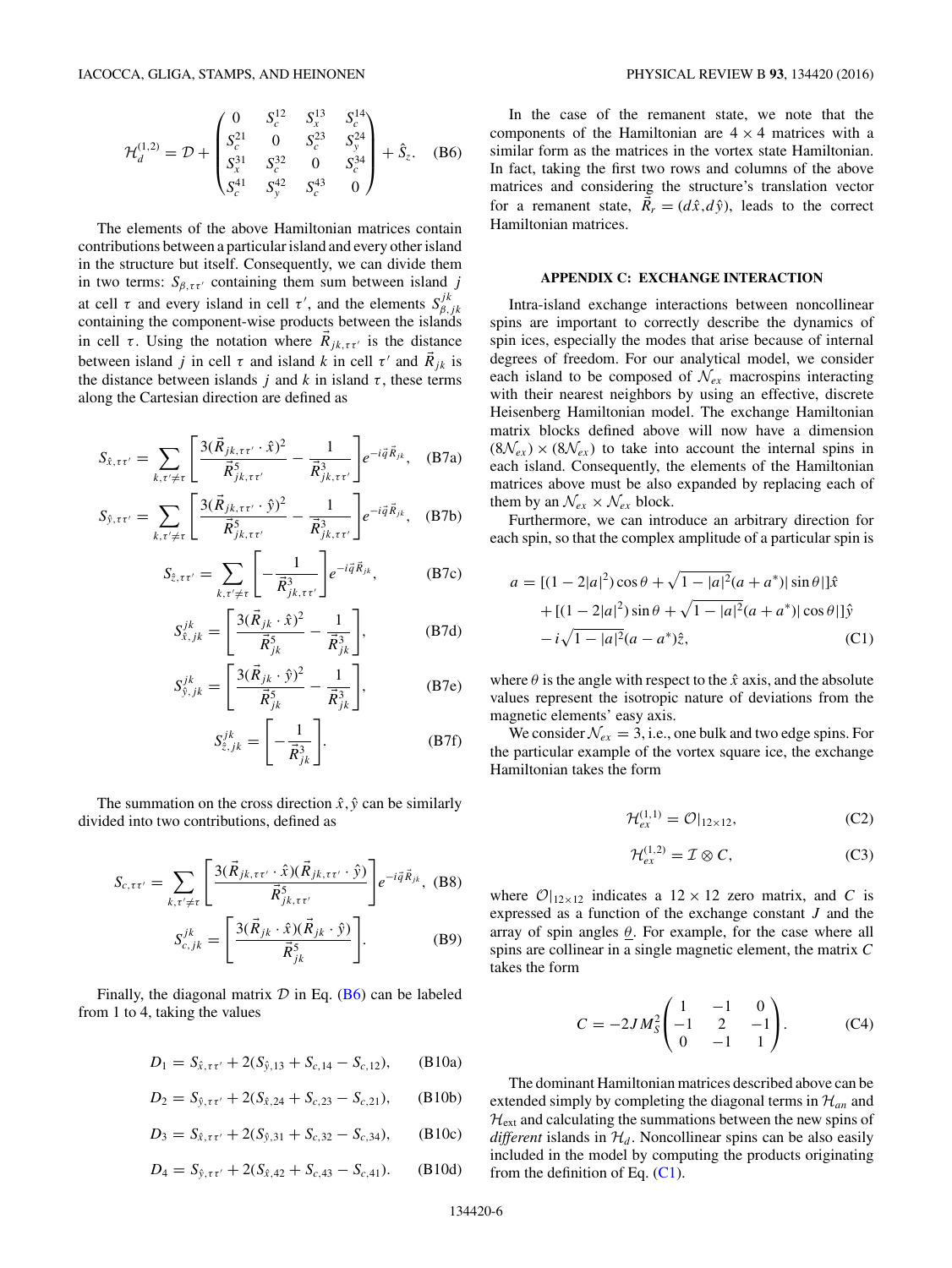## **APPENDIX D: ANGLE DEPENDENCE**

<span id="page-6-0"></span>In the main text, we explored the effect of an applied field along the  $\hat{x}$  direction. Varying the angle of such a field provides the means to explore the symmetry of the square ices. As discussed in the main text, *C* and *S* states are energetically stable in the nanoislands. A vortex state with *C*-state magnetic elements has a fourfold symmetry, while both vortex and remanent states with *S*-state magnetic elements have a twofold symmetry. This can be readily shown by calculating the angle dependence of the spin waves at the  $\Gamma$  point with an applied field of 50 Oe. Figure  $6(a)$ - $6(b)$  clearly displays these symmetries for each case, focusing on the *M*2 and *M*3 bulk modes for clarity. On the other hand, the remanent state in an onion state or in a macrospin approximation has a twofold symmetry with elements magnetized at 90 degrees. The resulting angle dependence shown in Fig.  $6(c)$ follows these symmetries as well. Such an angle dependence represents a valuable tool to experimentally manipulate the magnon spectra, and to infer the magnetic configuration of square ices. Coupled with the field tunability, it is possible to unambiguously determine the dominant static state throughout the structure.

- [1] M. P. Kostylev, A. A. Serga, T. Schneider, B. Leven, and B. Hillebrands, [Appl. Phys. Lett.](http://dx.doi.org/10.1063/1.2089147) **[87](http://dx.doi.org/10.1063/1.2089147)**, [153501](http://dx.doi.org/10.1063/1.2089147) [\(2005\)](http://dx.doi.org/10.1063/1.2089147).
- [2] A. Khitun and K. L. Wang, [Superlatt. Microstruct.](http://dx.doi.org/10.1016/j.spmi.2005.07.001) **[38](http://dx.doi.org/10.1016/j.spmi.2005.07.001)**, [184](http://dx.doi.org/10.1016/j.spmi.2005.07.001) [\(2005\)](http://dx.doi.org/10.1016/j.spmi.2005.07.001).
- [3] R. Hertel, W. Wulfhekel, and J. Kirschner, [Phys. Rev. Lett.](http://dx.doi.org/10.1103/PhysRevLett.93.257202) **[93](http://dx.doi.org/10.1103/PhysRevLett.93.257202)**, [257202](http://dx.doi.org/10.1103/PhysRevLett.93.257202) [\(2004\)](http://dx.doi.org/10.1103/PhysRevLett.93.257202).
- [4] A. V. Chumak, A. A. Serga, and B. Hillebrands, [Nat. Commun.](http://dx.doi.org/10.1038/ncomms5700) **[5](http://dx.doi.org/10.1038/ncomms5700)**, [4700](http://dx.doi.org/10.1038/ncomms5700) [\(2014\)](http://dx.doi.org/10.1038/ncomms5700).
- [5] *Magnonics From Fundamentals to Applications*, edited by S. Demokritov and A. Slavin (Springer, Berlin, 2013).
- [6] M. Krawczyk and D. Grundler, [J. Phys. Condens. Matter](http://dx.doi.org/10.1088/0953-8984/26/12/123202) **[26](http://dx.doi.org/10.1088/0953-8984/26/12/123202)**, [123202](http://dx.doi.org/10.1088/0953-8984/26/12/123202) [\(2014\)](http://dx.doi.org/10.1088/0953-8984/26/12/123202).
- [7] S. Nikitov, P. Tailhades, and C. Tsai, [J. Magn. Magn. Mater.](http://dx.doi.org/10.1016/S0304-8853(01)00470-X) **[236](http://dx.doi.org/10.1016/S0304-8853(01)00470-X)**, [320](http://dx.doi.org/10.1016/S0304-8853(01)00470-X) [\(2001\)](http://dx.doi.org/10.1016/S0304-8853(01)00470-X).
- [8] S. Neusser and D. Grundler, [Adv. Mater.](http://dx.doi.org/10.1002/adma.200900809) **[21](http://dx.doi.org/10.1002/adma.200900809)**, [2927](http://dx.doi.org/10.1002/adma.200900809) [\(2009\)](http://dx.doi.org/10.1002/adma.200900809).
- [9] Z. Wang, V. Zhang, H. Lim, S. Ng, M. Kuok, S. Jain, and A. Adeyeye, [ACS Nano](http://dx.doi.org/10.1021/nn901171u) **[4](http://dx.doi.org/10.1021/nn901171u)**, [643](http://dx.doi.org/10.1021/nn901171u) [\(2010\)](http://dx.doi.org/10.1021/nn901171u).
- [10] S. Tacchi, F. Montoncello, M. Madami, G. Gubbiotti, G. Carlotti, L. Giovannini, R. Zivieri, F. Nizzoli, S. Jain, A. O. Adeyeye, and N. Singh, [Phys. Rev. Lett.](http://dx.doi.org/10.1103/PhysRevLett.107.127204) **[107](http://dx.doi.org/10.1103/PhysRevLett.107.127204)**, [127204](http://dx.doi.org/10.1103/PhysRevLett.107.127204) [\(2011\)](http://dx.doi.org/10.1103/PhysRevLett.107.127204).
- [11] S. Tacchi, G. Duerr, J. W. Klos, M. Madami, S. Neusser, G. [Gubbiotti, G. Carlotti, M. Krawczyk, and D. Grundler,](http://dx.doi.org/10.1103/PhysRevLett.109.137202) Phys. Rev. Lett. **[109](http://dx.doi.org/10.1103/PhysRevLett.109.137202)**, [137202](http://dx.doi.org/10.1103/PhysRevLett.109.137202) [\(2012\)](http://dx.doi.org/10.1103/PhysRevLett.109.137202).
- [12] [V. V. Kruglyak, S. O. Demokritov, and D. Grundler,](http://dx.doi.org/10.1088/0022-3727/43/26/264001) J. Phys. D: Appl. Phys. **[43](http://dx.doi.org/10.1088/0022-3727/43/26/264001)**, [264001](http://dx.doi.org/10.1088/0022-3727/43/26/264001) [\(2010\)](http://dx.doi.org/10.1088/0022-3727/43/26/264001).
- [13] B. Lenk, H. Ulrichs, F. Garbs, and M. Münzenberg, *[Phys. Rep.](http://dx.doi.org/10.1016/j.physrep.2011.06.003)* **[507](http://dx.doi.org/10.1016/j.physrep.2011.06.003)**, [107](http://dx.doi.org/10.1016/j.physrep.2011.06.003) [\(2011\)](http://dx.doi.org/10.1016/j.physrep.2011.06.003).
- [14] J. Sklenar, P. Tucciarone, R. J. Lee, D. Tice, R. P. H. Chang, S. J. [Lee, I. P. Nevirkovets, O. Heinonen, and J. B. Ketterson,](http://dx.doi.org/10.1103/PhysRevB.91.134424) Phys. Rev. B **[91](http://dx.doi.org/10.1103/PhysRevB.91.134424)**, [134424](http://dx.doi.org/10.1103/PhysRevB.91.134424) [\(2015\)](http://dx.doi.org/10.1103/PhysRevB.91.134424).
- [15] D. Grundler, [Nat. Phys.](http://dx.doi.org/10.1038/nphys3349) **[11](http://dx.doi.org/10.1038/nphys3349)**, [438](http://dx.doi.org/10.1038/nphys3349) [\(2015\)](http://dx.doi.org/10.1038/nphys3349).



FIG. 6. Angle dependence of spin wave bands using an applied field of magnitude 50 Oe. Panels (a) and (b) shows both the parallel modes for a C and S vortex state, exhibiting their different symmetries. The remanent state is shown in panel (c), also consistent with their symmetry.

- [16] A. D. Karenowska, J. F. Gregg, V. S. Tiberkevich, A. N. Slavin, A. V. Chumak, A. A. Serga, and B. Hillebrands, [Phys. Rev. Lett.](http://dx.doi.org/10.1103/PhysRevLett.108.015505) **[108](http://dx.doi.org/10.1103/PhysRevLett.108.015505)**, [015505](http://dx.doi.org/10.1103/PhysRevLett.108.015505) [\(2012\)](http://dx.doi.org/10.1103/PhysRevLett.108.015505).
- [17] M. Vogel, A. V. Chumak, E. H. Waller, T. Langner, V. I. Vasyuchka, B. Hillebrands, and G. von Freymann, [Nat. Phys.](http://dx.doi.org/10.1038/nphys3325) **[11](http://dx.doi.org/10.1038/nphys3325)**, [487](http://dx.doi.org/10.1038/nphys3325) [\(2015\)](http://dx.doi.org/10.1038/nphys3325).
- [18] R. Wang, C. Nisoli, R. Freitas, J. Li, W. McConville, B. Cooley, M. Lund, N. Samarth, C. Leighton, V. Crespi, and P. Schiffer, [Nature \(London\)](http://dx.doi.org/10.1038/nature04447) **[439](http://dx.doi.org/10.1038/nature04447)**, [303](http://dx.doi.org/10.1038/nature04447) [\(2005\)](http://dx.doi.org/10.1038/nature04447).
- [19] C. Nisoli, R. Moessner, and P. Schiffer, [Rev. Mod. Phys.](http://dx.doi.org/10.1103/RevModPhys.85.1473) **[85](http://dx.doi.org/10.1103/RevModPhys.85.1473)**, [1473](http://dx.doi.org/10.1103/RevModPhys.85.1473) [\(2013\)](http://dx.doi.org/10.1103/RevModPhys.85.1473).
- [20] L. J. Heyderman and R. L. Stamps, [J. Phys. Condens. Matter](http://dx.doi.org/10.1088/0953-8984/25/36/363201) **[25](http://dx.doi.org/10.1088/0953-8984/25/36/363201)**, [363201](http://dx.doi.org/10.1088/0953-8984/25/36/363201) [\(2013\)](http://dx.doi.org/10.1088/0953-8984/25/36/363201).
- [21] R. L. Stamps, S. Breitkreutz, J. Åkerman, A. V. Chumak, Y. Otani, G. E. W. Bauer, J.-U. Thiele, M. Bowen, S. A. Majetich, M. Kläui, I. L. Prejbeanu, B. Dieny, N. M. Dempsey, and B. Hillebrands, [J. Phys. D: Appl. Phys.](http://dx.doi.org/10.1088/0022-3727/47/33/333001) **[47](http://dx.doi.org/10.1088/0022-3727/47/33/333001)**, [333001](http://dx.doi.org/10.1088/0022-3727/47/33/333001) [\(2014\)](http://dx.doi.org/10.1088/0022-3727/47/33/333001).
- [22] V. Kapaklis, U. Arnalds, A. Farhan, R. Chopdekar, A. Balan, A. Scholl, L. Heyderman, and B. Hjörvarsson, [Na. Nanotechnol.](http://dx.doi.org/10.1038/nnano.2014.104) [9](http://dx.doi.org/10.1038/nnano.2014.104), [514](http://dx.doi.org/10.1038/nnano.2014.104) [\(2014\)](http://dx.doi.org/10.1038/nnano.2014.104).
- [23] Y. Qi, T. Brintlinger, and J. Cumings, [Phys. Rev. B](http://dx.doi.org/10.1103/PhysRevB.77.094418) **[77](http://dx.doi.org/10.1103/PhysRevB.77.094418)**, [094418](http://dx.doi.org/10.1103/PhysRevB.77.094418) [\(2008\)](http://dx.doi.org/10.1103/PhysRevB.77.094418).
- [24] S. Gliga, A. Kákay, R. Hertel, and O. G. Heinonen, *Phys. Rev.* Lett. **[110](http://dx.doi.org/10.1103/PhysRevLett.110.117205)**, [117205](http://dx.doi.org/10.1103/PhysRevLett.110.117205) [\(2013\)](http://dx.doi.org/10.1103/PhysRevLett.110.117205).
- [25] S. Gliga, A. Kákay, L. J. Heyderman, R. Hertel, and O. G. Heinonen, [Phys. Rev. B](http://dx.doi.org/10.1103/PhysRevB.92.060413) **[92](http://dx.doi.org/10.1103/PhysRevB.92.060413)**, [060413](http://dx.doi.org/10.1103/PhysRevB.92.060413) [\(2015\)](http://dx.doi.org/10.1103/PhysRevB.92.060413).
- [26] M. Balkanski and R. Wallis, *Semiconductor Physics and Applications* (Oxford University Press, Oxford, 2000).
- [27] M. B. Jungfleisch, W. Zhang, E. Iacocca, J. Sklenar, J. Ding, W. Jiang, S. Zhang, J. E. Pearson, V. Novosad, J. B. Ketterson, O. Heinonen, and A. Hoffmann, [Phys. Rev. B](http://dx.doi.org/10.1103/PhysRevB.93.100401) **[93](http://dx.doi.org/10.1103/PhysRevB.93.100401)**, [100401](http://dx.doi.org/10.1103/PhysRevB.93.100401) [\(2016\)](http://dx.doi.org/10.1103/PhysRevB.93.100401).